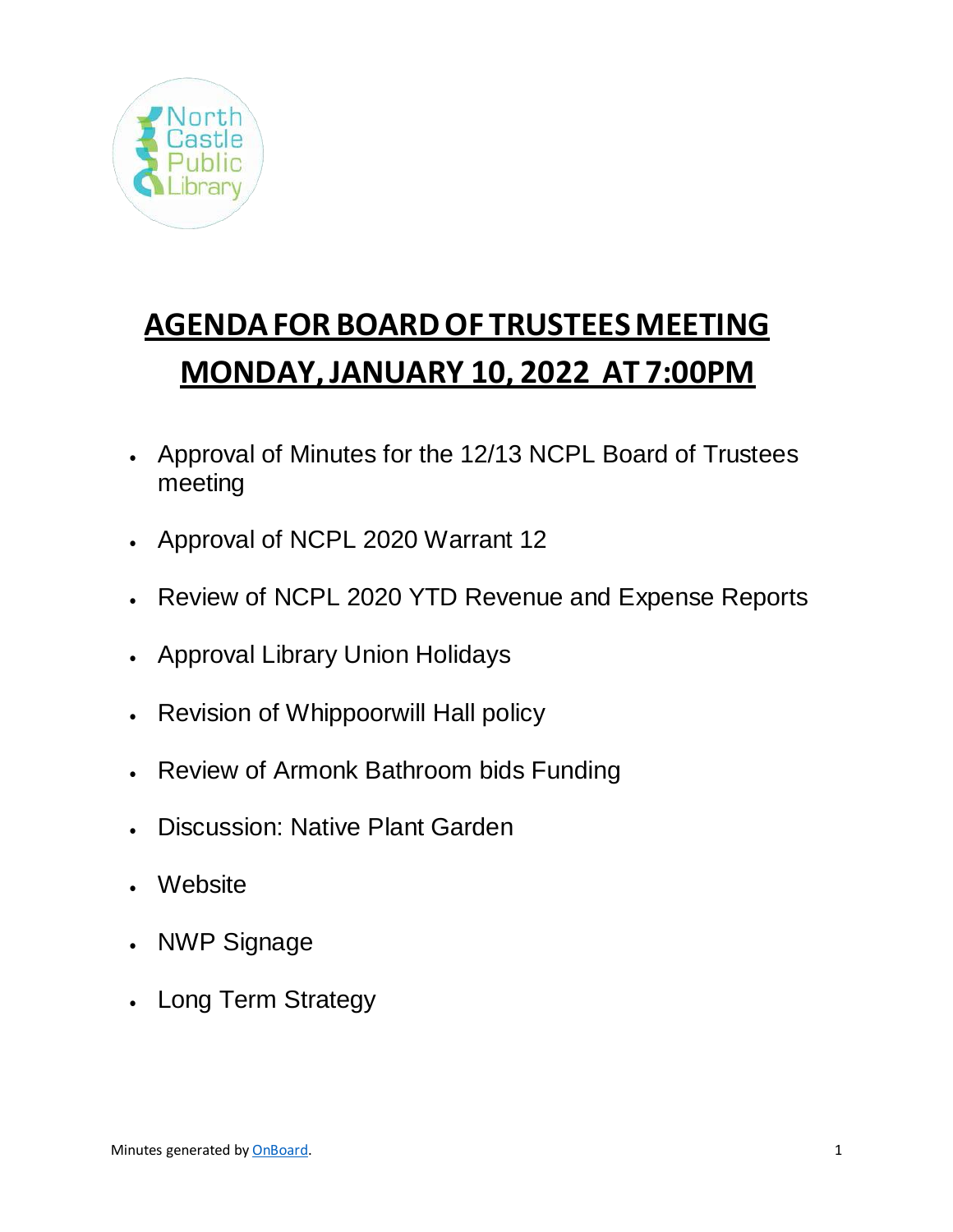

Library Board of Trustees January 10, 2022 meeting Minutes North Castle Public Library Jan 10, 2022 at 7:00 PM EST

# **Attendance**

**Members Present (Remote):** Diane Borgia, Brian Harp, Kim Longo, Edie Martimucci, Stephanie Paul, Scott Stopnik

# **Members Absent:**

Farva Jafri

#### **Guests Present:**

Barbara Vircillo - Friends of the North Castle Library, Susan Grieco - Library

I. Call to Order

Meeting started 7:04 pm

For the immediate future board meetings will continue to be remote. This will be reevaluated in subsequent months,

It will be important to discuss long term strategy in

person. If there are any comments or concerns please

email Scott.

II. Approval of Minutes for the December 13, 2021 Meeting

**Library Board of Trustees December 13th Meeting Minutes.pdf** 

Kim would like us to highlight items that should be discussed in the future. These should either be listed as action items so we do not loose track for subsequent meetings.

#### **Motion:**

Motion to approve minutes

Motion moved by Diane Borgia and motion seconded by Scott Stopnik. All approved

III. Approval of NCPL December 2021 Warrant 12 (APGL)

(AP GL Reports are attached). Total expenses included in Warrant 12 are \$187,475.19 of which the Friends are paying \$6104.32. Thank you to the Friends for their continuing support! Stephanie Paul has reviewed all invoices in the warrant and supports their approval. Thanks to Abbas Sura and Patrick Ricci for their financial support of NCPL!

Lib AP GL December 2021.pdf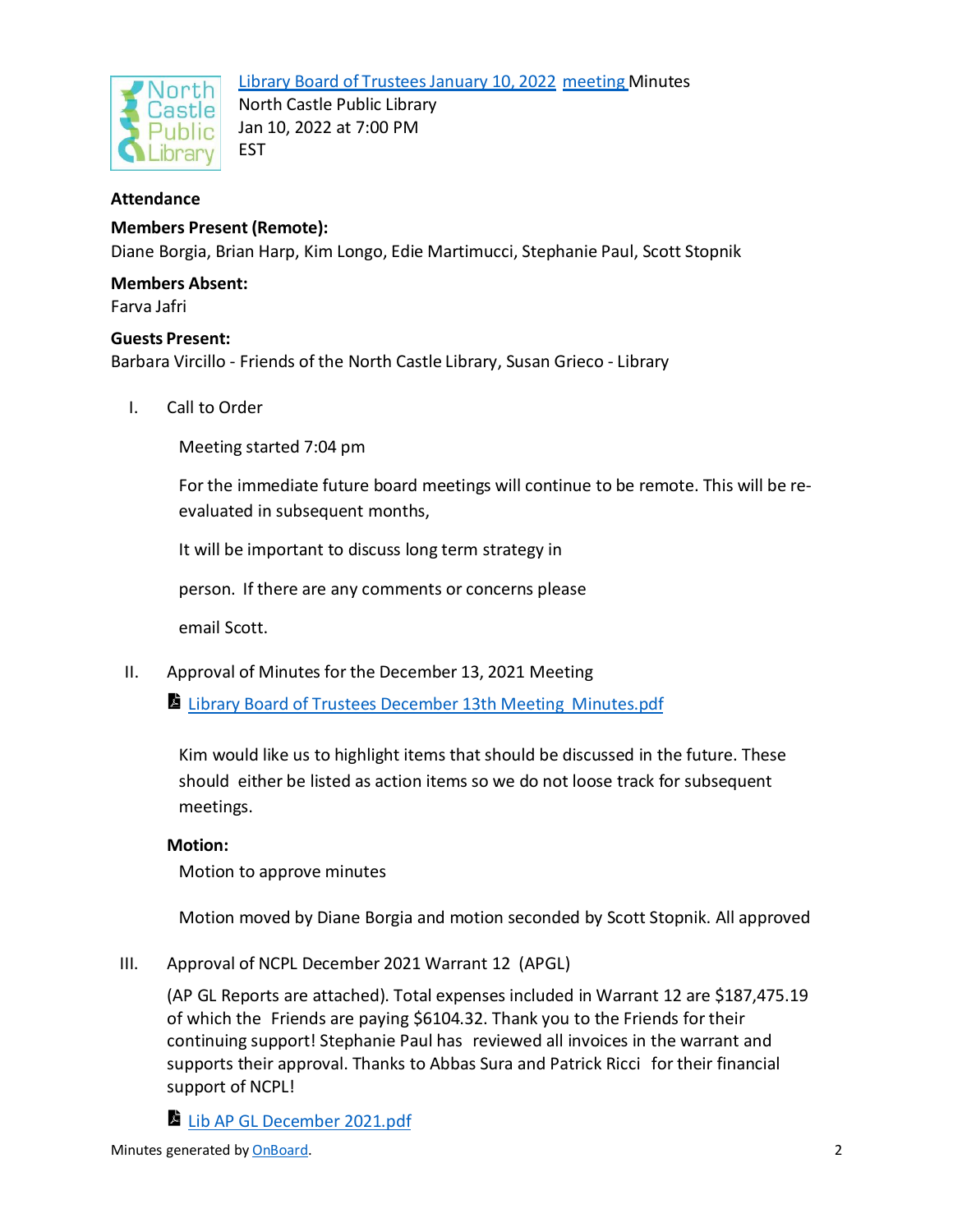Edie - if you look at the AP-GL there is a segment of December program vendors that were listed with their amount but are not paid yet. Patrick will be paying at Wednesdays town meeting. the warrant is complete for the expense but payments have not been made. Patrick included all the December expenses to include in the 2021 year.

Programming is done until the end of December. This is predominately programming

### **Motion:**

To approve the minutes

Motion moved by Stephanie Paul and motion seconded by Diane Borgia. All in favor

# IV. Review of NCPL 2021 Revenue and Expense

Lib Rev Exp Dec 2021.pdf

# **x** NCPL Revenue & Expense Report (2018 - 2021) - Updated 1-05-22-2021.xlsx

The budget is lower than 2020. The expenses deviated from forecast. We are receiving less funding to the library in 2022. This is the same for all libraries in the state. The library expenses have gone down due to the pandemic.

Programming is getting great feedback. the library is not busy evenings. it is open 2 nights in Armonk and 2 in NWP. It might get slower. many libraries are cutting hours and going to curbside. This is under consideration.

Edie would still like to know what the fund balance is. She entered what she believes is the right number but this is not confirmed. She would like to get the accurate figure.

Scott would like a monthly accounting from Abbas to have accurate tracking month to month. Scott requested that a meeting is setup with Abbas to discuss.

Kim - for 2022 there is a budget for fines and charges of \$12000. We are not charging fines so this should be adjusted. Also rentals for Whipperwol Hall are way down. Outside books for the theater have not ben made due to Covid.

Expenses are also not in line with budget due to staff adjustments, These will need to be tweaked, It might not make sense to have hours as long as before especially for evening hours. We are within a safe range for required hours for library operation. This needs to be monitored based on demand.

The door counter statistics are included but they are not on a per day or per hour basis. Scott would like metrics of how many people come in during evening hours. This may be an opportunity to save a little money by reducing hours. Susan says few people come in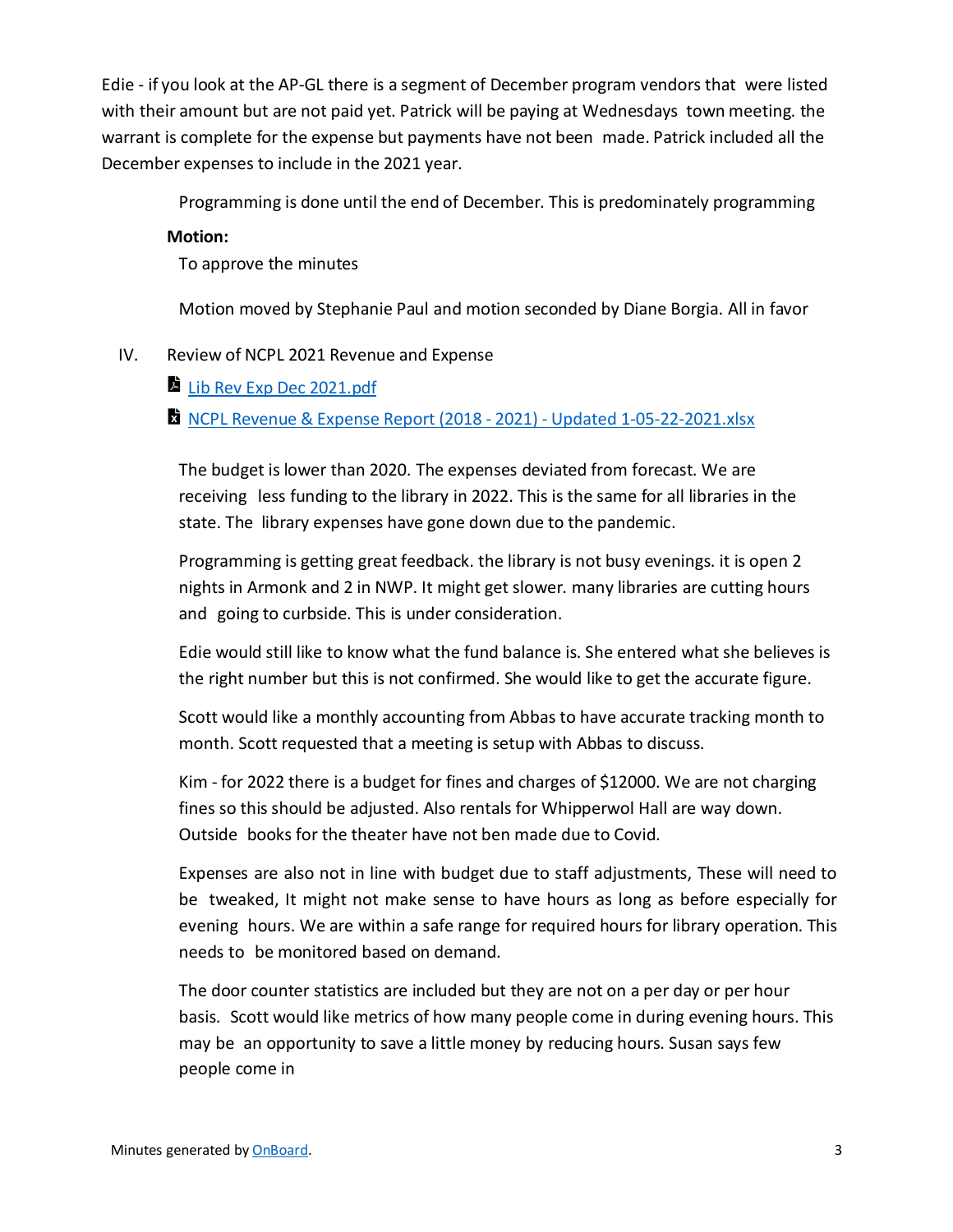after 6pm. The children's room in Armonk closes at 5:30 pm. because no one is coming in,

#### V. Election of Board Executives: Nomination and Vote

Scott - does anyone want to assume a position on the board. Scott wants to nominate Kim Longo for role of Vice President. Stephanie Paul for Treasurer. Diane Borgia for Secretary.

Kim accepts the nomination.

Edie sent a list of classes. Kim encourages everyone to sign up for these classes.

#### **Motion:**

Nomination of Scott Stopnick for President

Motion moved by Kim Longo and motion seconded by Stephanie Paul. All approved

#### **Motion:**

Kim Longo for Vice President

Motion moved by Scott Stopnik and motion seconded by Diane Borgia. All approved

#### **Motion:**

Stephanie Paul to continue as Treasurer

Motion moved by Scott Stopnik and motion seconded by Kim Longo. All approved

#### **Motion:**

Diane Borgia to continue as Secretary

Motion moved by Scott Stopnik and motion seconded by Brian Harp. All approved

#### VI. Approval of (Unit III) Library Holidays

Holidays.Library.2022.docx

Holidays 2022 Town of NC (1).pdf

There is a typo on Christmas Eve that needs to be corrected. Christmas Eve observed should be Friday 12/23. For New Year's weekend the staffing will be adjusted to avoid a long closure.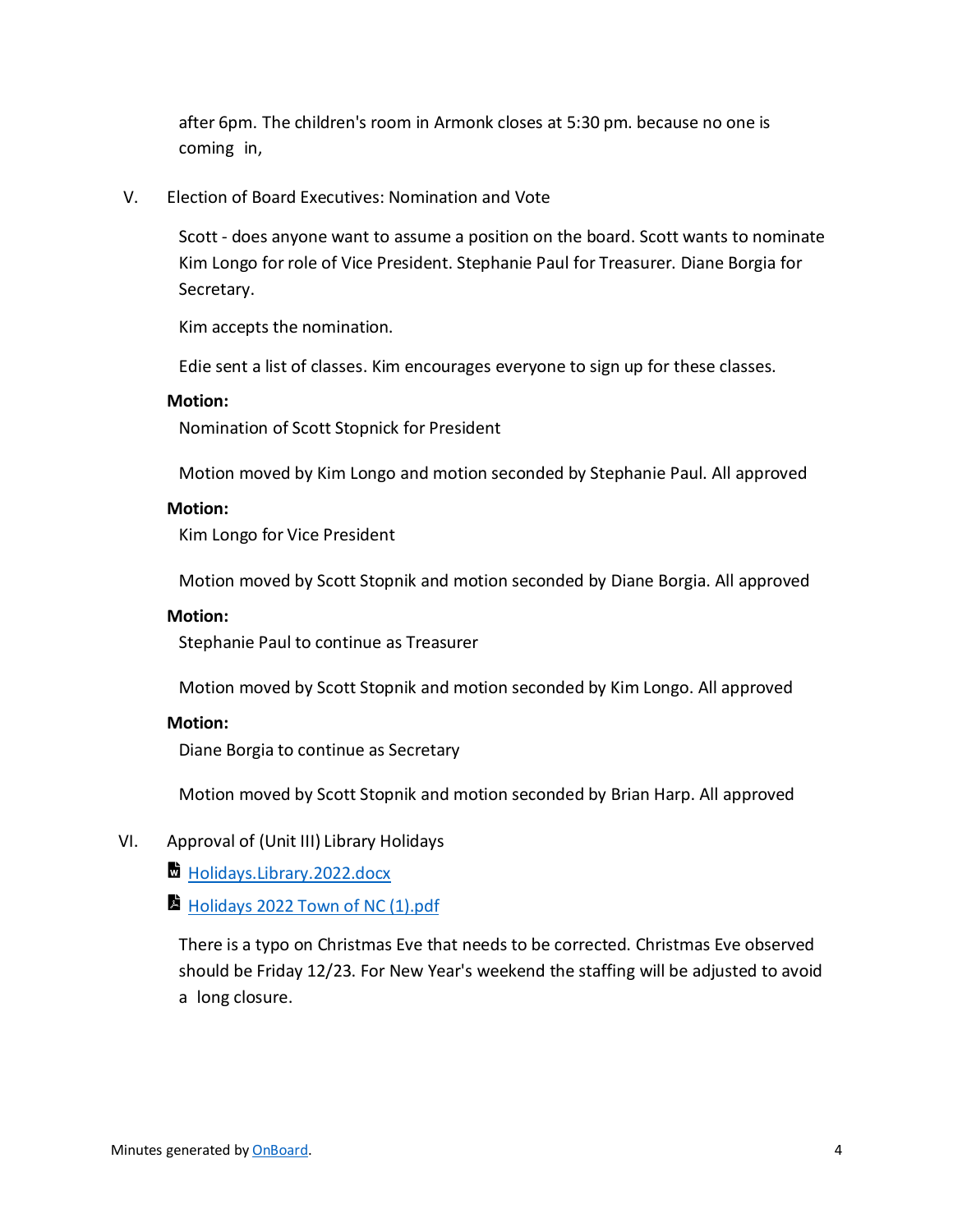There is no acknowledgement of Juneteenth. It is not in the contract. The contract has just ended. There are floater-floaters that allow people to take the Jewish holidays or other because these are not government holidays

# **Motion:**

To approve the calendar with editing the Christmas Eve observed to be Friday 12/23

Motion moved by Scott Stopnik and motion seconded by Diane Borgia. All approved

VII. Executive Session

**E** AC recommend letter.docx

- VIII. Items for Discussion :
	- Revision oF Whippoorwill Hall Policy
	- Review of Armonk Bathroom Funding
	- Native Plant Garden ( TE Account setup confirm)
	- Status of Website
	- NWP Signage
	- Long Term Strategy
	- Mission and vision for North White Plains Community Center \*
	- Status of the Community Center\*

( \* must be in conjunction with Rec Center with focus on the Library as shared space)

- Revision of Whippoorwill Hall Policy: At the last meeting we had discussed having th Town atorney review the policy. There is a concern with the phrasing around outside vendors promoting themselves. The primary purpose to the programming is for the bendfit of the library. this is different than using the Hall for activities that do not benefit the library. Maybe the policy needs to state that the hall is "not used for any outside commercial purposes that provide financial gain to any entity other than the library unless otherwise agreed upon by the Library Board. " Barbara V requests a copy of the policy to be sent to her prior to the vote on this.
- Review of Armonk Bathroom Funding there is 6 months or less to finish this up. the lowest bid was about \$50K. there is \$21 left in the account. We need to determine where we can get the rest. We have passed the deadline to award the contract to the lowest bidder. We will have to contact the bidders. NCPL Restrooms in the Resources on OnBoard has all the bids. \$72K is the lowest. The next is \$79K. the architect had reviewed the 3 lowest bidders and they were approved by the architects. We are running out of time on the grant. Edie suggests we readjust the plans so that it fits within the funds we have and the time required to complete per the grant. We should streamline what we have